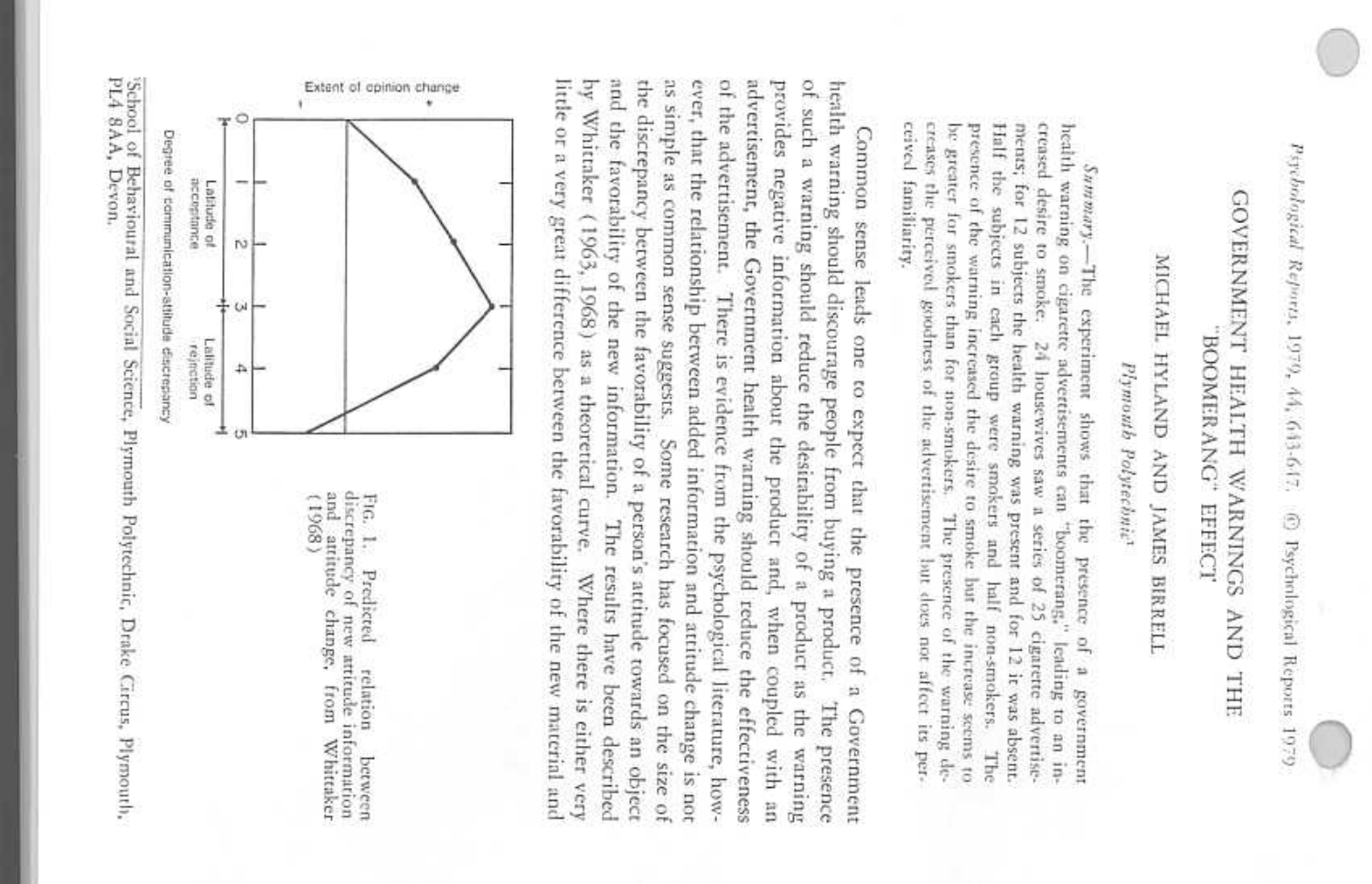the individual's own attitude, then very little attitude change takes place. Where the extent of difference falls between these two extremes, then the amount of attitude change is much greater. However, if the new information is extremely discrepant, then a so-called "boomerang" effect occurs and the attitude change occurs in the direction *opposite* to that of of the new material. The predictions of attitude change are made on the basis of where the new information falls on the individual's latitude of acceptance or rejection, and so one should look not just to the absolute discrepancy between the attitude and new material but also the discrepancy in terms of the individual's own belief system.

A second area of research has focused on the effects of threats on attitude change (Heilman, 1974; Heilman & Garner, 1975). Heilman and Garner (1975) stress that "Despite the widely shared assumption that threats are an effective means of influencing another's behaviour, there is much evidence to the contrary. It has consistently been found that threats often boomerang, producing defiance rather than compliance" (p. 911).

What effect do Government health warnings have on the desirability of a product when they are added to advertisements promoting that product? We investigated this question using a Government health warning against smoking. In Britain, smoking advertisements appearing in magazines or on billboards must include a standard Government health warning. The words have changed: the health warning first appeared in 1971; in 1974 a tar band was added; on 1 October 1977 the warning was strengthened with the words "seriously damage." We used the advertisements with the 1974-77 warning:

High/Middle/Low tar group as defined in HM Government tables. Every packet carries a Government health warning.

The warning on the cigarette packet itself states:

Warning by HM Government. Smoking can damage your health. High/Low/Middle Tar.

### **METHOD**

Forty-eight housewives (aged 25 to 45 yr.) saw a series of alternating cigarette and alcoholic drink advertisements (25 and 24, respectively, in a slide presentation). Subjects were randomly assigned to one of two conditions, one in which the warning was deleted from the cigarette advertisements. In the other, the Government health-warning condition, the warning was retained in its original form. On presentation of a slide, subjects filled in four scales in a response booklet (see Fig. 2), and the next slide was then presented. Each slide was presented for approximately 45 sec. The cigarette and alcoholic drink "desire" scales were used both for the cigarette and drink advertisements. Before the experiment began, subjects indicated how often the smoked (never, seldom. less than 5 per day, between 5 and 20 per day, more than 20 per day) and how

often they drank alcoholic drinks (never, seldom, regularly, every day). Subjects were allowed to smoke, as a pilot study indicated that prohibition was extremely uncomfortable for most smokers.

The responses of two groups of subjects were analyzed, smokers-those who smoked more than five cigarettes per day, and non-smokers-those who never smoked. Half of each group experienced the Government health-warning condition and half the non-Government health-warning condition. Subjects were randomly dropped from conditions to obtain equal numbers in each group  $(n$  $= 6$ .

How good is this advertisement?

| very bad                            |  |  |  |  |  |  |  |  |  | 0 1 2 3 4 5 6 7 8 9 10 11 12 13 14 15 16 17 18 19 20 | very good                                                                                           |
|-------------------------------------|--|--|--|--|--|--|--|--|--|------------------------------------------------------|-----------------------------------------------------------------------------------------------------|
| How familiar is this advertisement? |  |  |  |  |  |  |  |  |  |                                                      |                                                                                                     |
| very unfamiliar                     |  |  |  |  |  |  |  |  |  | 0 1 2 3 4 5 6 7 8 9 10 11 12 13 14 15 16 17 18 19 20 | very familiar                                                                                       |
| Do you want an alcoholic drink?     |  |  |  |  |  |  |  |  |  |                                                      |                                                                                                     |
| would hate to                       |  |  |  |  |  |  |  |  |  |                                                      | $-5$ $-4$ $-3$ $-2$ $-1$ 0 $+1$ $+2$ $+3$ $+4$ $+5$<br>don't care<br>don't care<br>very much indeed |
| Do you want to smoke a cigarette?   |  |  |  |  |  |  |  |  |  |                                                      |                                                                                                     |
| would hate to                       |  |  |  |  |  |  |  |  |  |                                                      | $-5$ $-4$ $-3$ $-2$ $-1$ 0 $+1$ $+2$ $+3$ $+4$ $+5$<br>dd hate to don't care very much indeed       |



## **RESULTS AND DISCUSSION**

Separate analyses of variance (advertisements  $\times$  warning or no warning  $\times$  smokers or non-smokers) were carried out on the scales, "How good," "How familiar," and the "Desire to smoke," associated with the cigarette advertisements, and the scale, "Desire to smoke," associated with advertisements for drink. Results of the analyses of variance and cell means for groups of subjects across all advertisements are shown in Table 1.

The results indicate that the presence of a Government health warning in an advertisement increased the desire to smoke<sup>2</sup> though it decreased the perceived goodness of the advertisement. The presence of the Government health warning did not seem to affect the perceived familiarity of the advertisement, a finding consistent with post-experimental reports that subjects were unaware of the condition in which they were. The facilitating effect of the Government health warning was not constant over all advertisements (as indicated by the interaction between warning condition and advertisement); the interaction may be the consequence of a general warm-up effect associated with a ceiling on the desire-to-smoke scale (see Fig. 3).

This conclusion is based on the "desire to smoke" scale for the cigarette advertisements only. As one subject did not complete the "desire to smoke" scale for the drink advertisements, the numbers in those cells were reduced to 5. Although a pattern similar to the cigarette advertisements emerges, the numbers are too small for meaningful interpretation.